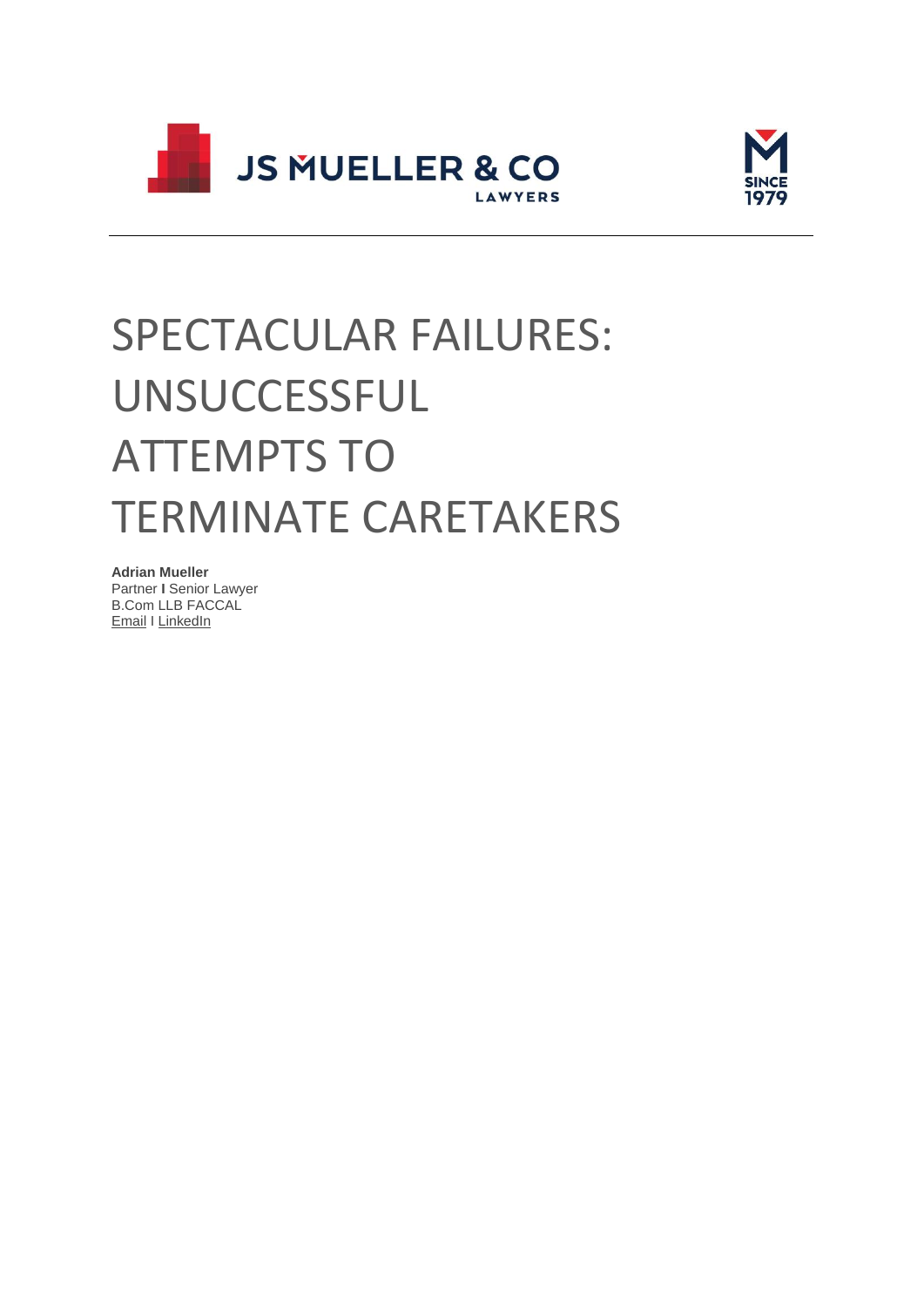**JS MUELLER & CO** 

#### **SPECTACULAR FAILURES: UNSUCCESSFUL ATTEMPTS TO TERMINATE CARETAKERS**

Is an owners corporation able to terminate the appointment of a caretaker with whom it is dissatisfied? In some cases this is possible. But in recent years, there have been several cases involving attempts by owners corporations to rid themselves of caretakers who they consider are underperforming and these attempts have been spectacularly unsuccessful. In this article, we review one of those cases.

#### **World Tower Case**

Meriton Apartments Pty Ltd v Owners Strata Plan No 72381 [2015] NSWSC 202; (No 2) [2016] NSWSC 819; (No 3) [2016] NSWSC 1348

# **The Facts**

World Tower is a high rise building in the Sydney CBD. It was developed by Meriton Apartments Pty Ltd (Meriton). World Tower contains three components: a low rise, mid rise and high rise component. By February 2004, the low rise component of World Tower had been subdivided by a strata plan. But the mid and high rise components were still owned by Meriton. On 4 February 2004, Meriton entered into a caretaker agreement with itself (as the owner of the mid rise and high rise sections of the building) and with the owners corporation of the low rise section. The agreement appointed Meriton as the caretaker of the building for a term of 10 years for an initial annual caretaker fee of \$1.58 million exclusive of GST. In April 2004, the strata plan for the mid rise section of the building was registered. On 11 October 2004, the owners corporation of the mid rise section (owners corporation) held its first AGM. Immediately after the first AGM, the owners corporation held an extraordinary general meeting at which it passed a resolution to affirm and become a party to the caretaker agreement with Meriton. The representative of Meriton attended that meeting and held sufficient proxies to control the outcome of the vote on the motion for the owners corporation to affirm the caretaker agreement. However the owners corporation never signed the caretaker agreement.

Between 2004 and 2010, the performance of Meriton as caretaker was reasonably uncontentious. However, in 2010, tensions first appeared between the mid rise owners corporation and Meriton which ultimately led to the owners corporation purporting to terminating the caretaker agreement in July 2012. Meriton did not accept that the caretaker agreement had been lawfully terminated and attempted to continue to provide services under the agreement. However, the owners corporation refused to accept those services and continued to assert that the caretaker agreement had come to an end.

This standoff culminated in Meriton commencing proceedings in the Supreme Court seeking, among other things, a declaration that the caretaker agreement remained on foot and to recover unpaid caretaker fees under the agreement from the owners corporation. The owners corporation issued a cross claim in the Supreme Court proceedings in which it sought an order cancelling the caretaker agreement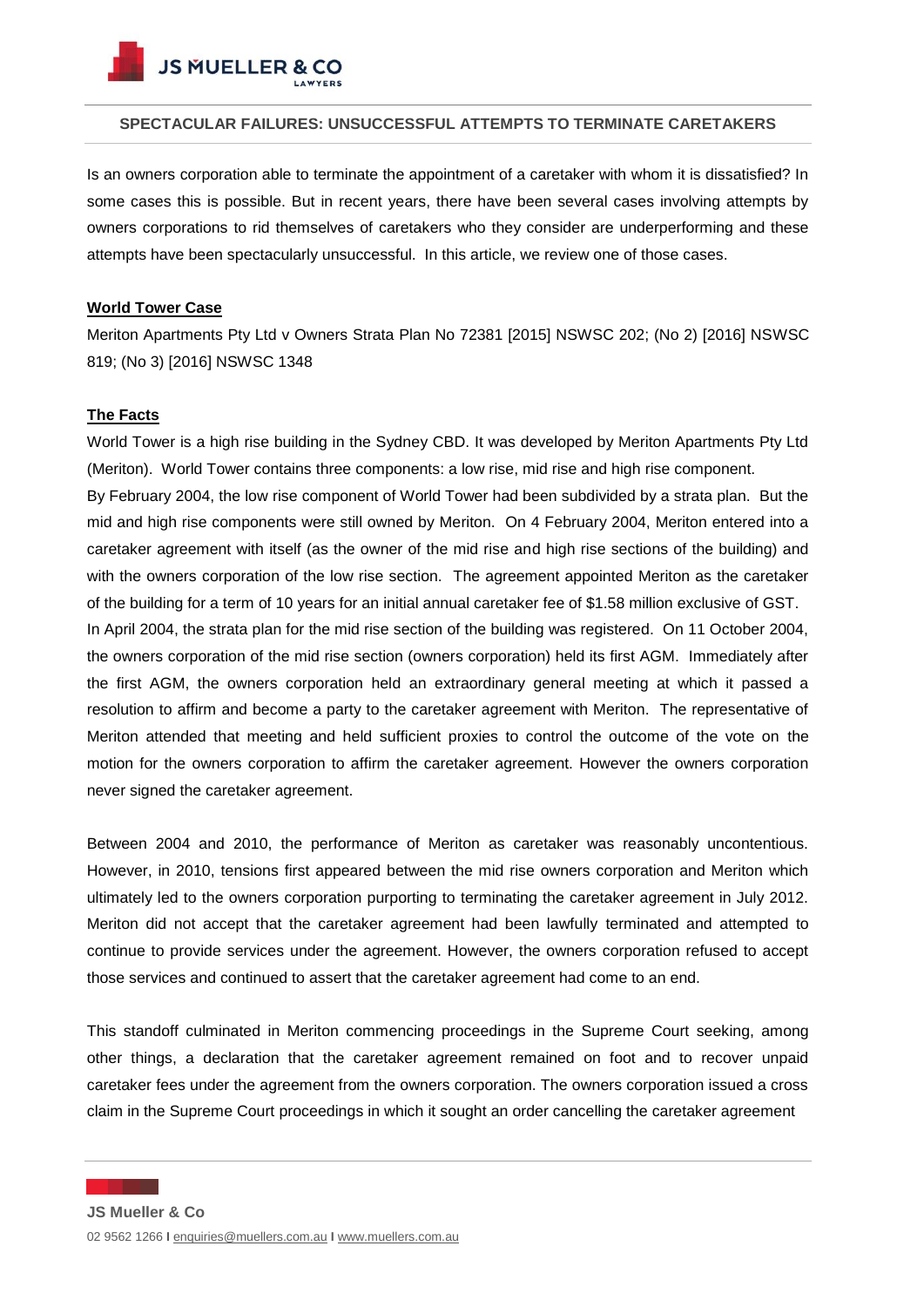

**JS MUELLER & CO** 

on the grounds that Meriton Apartments breached fiduciary duties it owed the owners corporation at about the time the caretaker agreement was entered into in February or October 2004.

# **Was the Owners Corporation Bound by the Agreement?**

The Court concluded that the owners corporation was bound by the whole of the caretaker agreement even though it never signed the agreement. This is because Meriton had provided services under the agreement for about eight years and the owners corporation paid Meriton for those services in accordance with the agreement. This meant that the owners corporation was only entitled to terminate the caretaker agreement in accordance with the agreement or under the general law.

# **Was the Caretaker Agreement Terminated?**

The owners corporation argued that Meriton breached the caretaker agreement in a variety of ways as a result of which it was entitled to terminate the agreement. It said that Meriton did not account to it for security deposits it received for swipe cards it issued, denied access to contractors to the common property, used a store room to provide maintenance services beyond its occupation entitlements under the agreement, failed properly to manage lift bookings for owners and tenants moving into and out of apartments in the mid-rise section of the building, misused swipe cards, levied excessive charges over and above the fees to which it was entitled under the agreement, replaced the locks to a plant room denying the owners corporation access to the room and excluded owners corporation representatives from World Tower building committee meetings.

Ultimately, the Court concluded that Meriton did not breach the agreement at all or in a sufficiently serious way or in a way that was not promptly remedied as a result of which the owners corporation was not entitled to terminate it. Therefore, the Court ruled that the owners corporation's purported termination of the caretaker agreement in July 2012, when it had no basis for that termination, was wrongful and amounted to a repudiation of the agreement.

### **What was the Consequence of the Wrongful Termination of the Agreement?**

Meriton claimed that it was entitled to be paid its full remuneration under the caretaker agreement for the period between July 2012 (when the owners corporation purported to terminate the agreement) and February 2014 (when the agreement expired by the effluxion of time). The owners corporation said that if it wrongfully terminated the agreement, Meriton was only entitled to claim damages for its loss of profit, not its full remuneration, for that period. The Court agreed with the owners corporation. It concluded that

Meriton was only entitled to be awarded damages for its loss of profit between the time the owners corporation wrongfully terminated the agreement and the expiry of the agreement.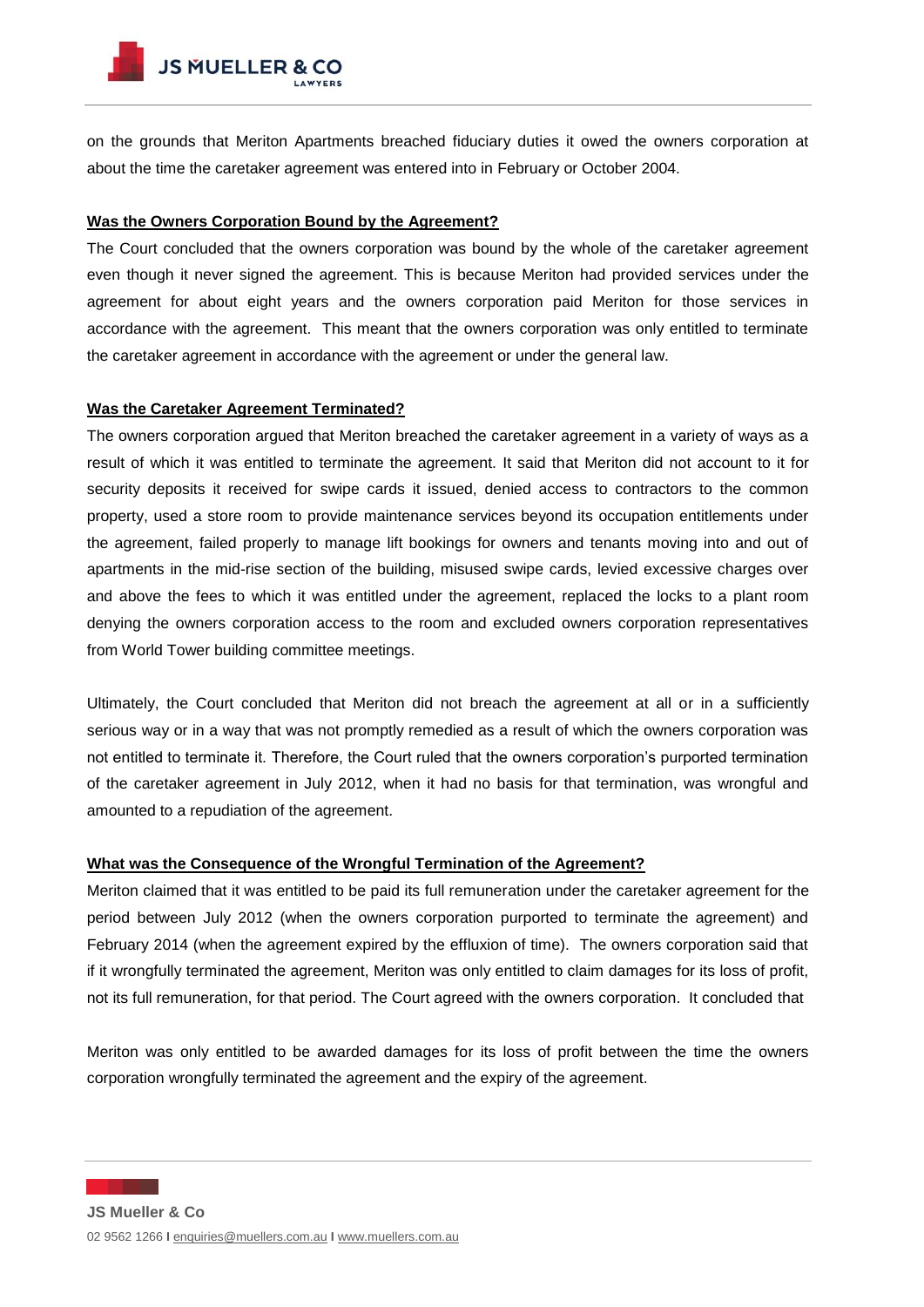

**JS MUELLER & CO** 

The Court reached this conclusion because it did not consider that the law allowed an innocent party to an agreement which has been wrongfully terminated by the other party to be awarded its full remuneration for the balance of the term of the agreement when the innocent party does not actually perform its obligations under the agreement during that period (because the other party will not permit it to) or obtain a Court order requiring the other party to allow the innocent party to perform the agreement. Here, the owners corporation locked Meriton out of the mid rise section of the building which meant that Meriton could not provide services under the agreement after the owners corporation purported to terminate it. The Court also refused to make an order for specific performance to require the owners corporation to comply with the agreement and permit Meriton to provide services under the agreement essentially because the relationship between the parties was broken beyond repair, the agreement had expired and Meriton had an adequate remedy for damages for loss of profits.

Ultimately, the Court held that Meriton was entitled to claim its loss of profits between the time the owners corporation wrongfully terminated the agreement and the expiry of the agreement. This was calculated by taking the caretaker fees Meriton would have been entitled to be paid during the period and deducting Meriton's expenses that would have been incurred during that period such as wages, fees paid to sub-contractors for security and cleaning services, rent and overheads. The amount of Meriton's loss of profit was \$282,502.39.

#### **The Claim for Breach of Fiduciary Duty**

The owners corporation argued that Meriton's control of the owners corporation when it came into existence, and Meriton's position as developer, meant that Meriton owed fiduciary duties to the owners corporation. These were duties not to place itself in a position of conflict of interest and duty, not to profit from contracts entered into with the owners corporation and not to act to the detriment of the owners corporation. The owners corporation claimed that Meriton breached those fiduciary duties by charging well in excess of market rates for the caretaker services that it provided and by not disclosing to owners that it would make excessive profits under the agreement. The owners corporation claimed that Meriton should account to it for the profits it made under the caretaker agreement owing to its breach of fiduciary duties.

#### **Did Meriton Owe Fiduciary Duties?**

The Court accepted that a developer in the position of Meriton owed the owners corporation fiduciary duties. However, the Court considered that the fiduciary duties which the owners corporation claimed

existed were cast too wide. The Court concluded that the key content of the fiduciary duty owed by a developer such as Meriton to an owners corporation it establishes is one to give full disclosure of all material information to an independent board or group of owners. The Court held that if that disclosure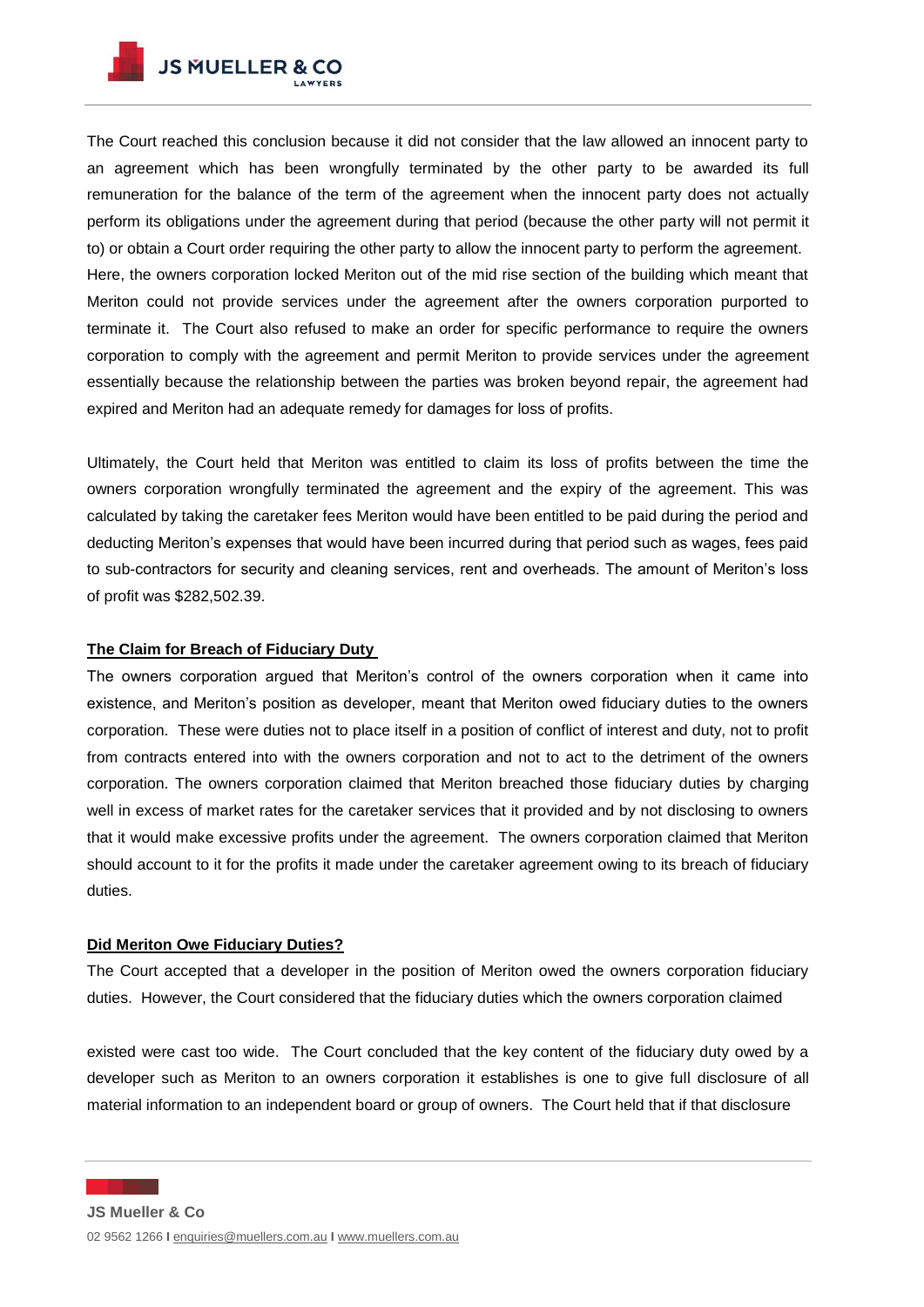

does not take place and a breach of fiduciary duty occurs, the owners corporation will have an opportunity to disclaim or affirm (or take or leave) the agreement in question, but not obtain an account of profits made by the developer through that agreement or the entry into it. Put another way, the Court did not consider that the owners corporation was entitled to take the benefit of services provided by Meriton under the caretaker agreement for the many years since 2004 and, at the same time, claim an account of profits against Meriton.

#### **Did Meriton Breach its Fiduciary Duties?**

The question as to whether or not Meriton breached its fiduciary duties turned on whether Meriton provided the mid rise owners with adequate disclosure in relation to the caretaker agreement that was approved at the October 2004 extraordinary general meeting.

The owners corporation complained that Meriton did not disclose to owners what the remuneration of the caretaker would be. The Court rejected this argument because the February 2004 caretaker agreement which did disclose the remuneration of the caretaker was in circulation to purchasers and the notice of the October 2004 extraordinary general meeting informed owners that the agreement could be inspected at the offices of the strata manager.

The owners corporation complained that Meriton did not disclose to owners the identity of the caretaker. The Court disagreed because the off the plan contracts for the purchase of lots in mid rise indicated that Meriton or its nominee would be the caretaker.

The owners corporation also argued that Meriton did not disclose to owners that it would be entitled to charge well in excess of market rates for the caretaker services that would be provided under the agreement. The Court considered that Meriton was only required to make this disclosure if the profits it would make on the agreement would be excessive or not within reasonable limits. The Court concluded that the owners corporation had not demonstrated that Meriton would make excessive profits on the caretaker agreement. Indeed, the Court accepted Meriton's evidence that at the time the caretaker agreement was approved by the owners corporation in October 2004 it considered that it would make a profit under the caretaker agreement based on a margin of 20% which was fairly standard within the industry.

For these reasons, the Court concluded that the owners corporation had not established that Meriton breached its fiduciary duties concerning the caretaker agreement in its capacity as the developer of World Tower.